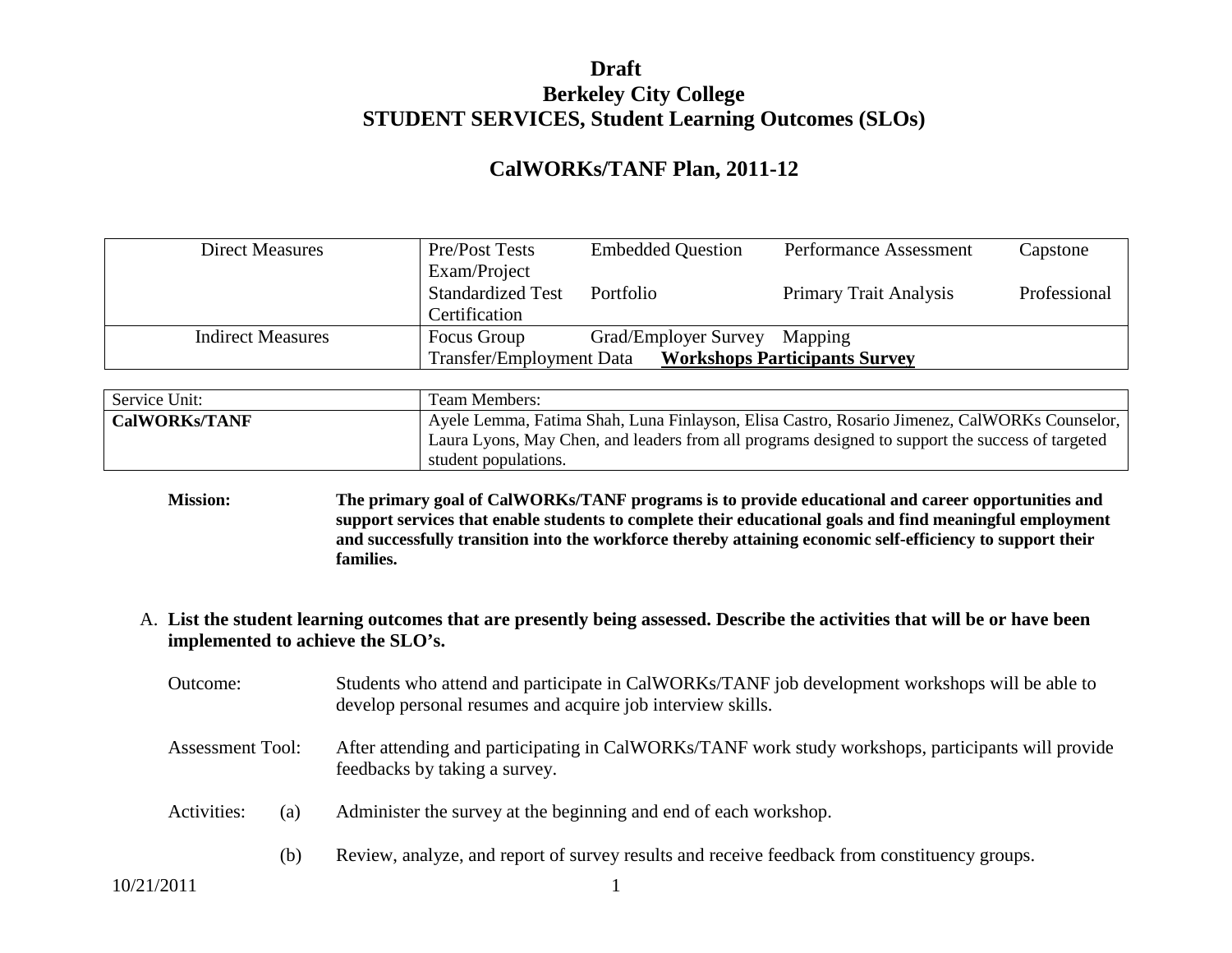- (c) Based upon survey results to improve CalWORKs/TANF work-study students' career development skills.
- (d) Identify resources, e.g., human, community resources, private industries, public sectors, supplies, and tools to implement strategies for improvement.
- (e) SLOs will be integrated into Unit Plan and Program Plan. Assessment results will be based upon when developing new plans.

#### B. **What additional student learning outcomes should be considered to demonstrate what your student should know and/or be able to do as a consequence of the service provided by your unit?**

Additional student learning outcomes may be identified and considered after the first year SLOs cycle.

C. **Future goals and methods of assessment of the program, including student learning outcomes.**

Increase the scope of job development services to include: skills assessment, personal traits assessments, job search, career exploration, and lifelong learning.

| <b>Program/Service</b><br><b>Student Learning Outcomes</b><br>(1) Service outcomes reflect how the service<br>contributes to student learning. (2) The outcome<br>should be stated using a measurable verb (Bloom's<br>Taxonomy) with enough detail to clarify the service<br>requirements. (3) The outcome should describe the<br>context for display of the newly learned skill or<br>behavior. | <b>Assessment Methods and Criteria</b><br>$(1)$ Which outcome(s) will be assessed? (2) Who will<br>be assessed? (3) What is the assessment method and<br>criteria for success? (4) When will the assessment take<br>place? (5) Describe the research design and analysis<br>plans. | <b>Assessment Results</b><br>$(1)$ Who will write the report? $(2)$ When will<br>the study conducted? (3) What are the results? | <b>Response Plan</b><br>(1) Since dialogue is important to the SLO<br>Assessment, list who will discuss the<br>assessment results. (2) When will the<br>discussion take place? (3) What changes will<br>be made to the outcome statement(s), the<br>assessment tool or service plans? |
|---------------------------------------------------------------------------------------------------------------------------------------------------------------------------------------------------------------------------------------------------------------------------------------------------------------------------------------------------------------------------------------------------|------------------------------------------------------------------------------------------------------------------------------------------------------------------------------------------------------------------------------------------------------------------------------------|---------------------------------------------------------------------------------------------------------------------------------|---------------------------------------------------------------------------------------------------------------------------------------------------------------------------------------------------------------------------------------------------------------------------------------|
|                                                                                                                                                                                                                                                                                                                                                                                                   | 1. Outcomes: One (1) of the                                                                                                                                                                                                                                                        | Ayele Lemma will be the                                                                                                         | Principal dialogues will<br>1.                                                                                                                                                                                                                                                        |
| 1. Self Awareness and                                                                                                                                                                                                                                                                                                                                                                             | seven (7) BCC Core Values: Self                                                                                                                                                                                                                                                    | main writer of the draft                                                                                                        | be conducted among                                                                                                                                                                                                                                                                    |
| <b>Interpersonal skills</b>                                                                                                                                                                                                                                                                                                                                                                       | Awareness and Interpersonal                                                                                                                                                                                                                                                        | report, based upon                                                                                                              | Ayele Lemma, Fatima                                                                                                                                                                                                                                                                   |
|                                                                                                                                                                                                                                                                                                                                                                                                   | skills will be assessed. See                                                                                                                                                                                                                                                       | feedbacks from all                                                                                                              | Shah, May Chen,                                                                                                                                                                                                                                                                       |
| <b>All CalWORKs/TANF</b>                                                                                                                                                                                                                                                                                                                                                                          | attached Survey.                                                                                                                                                                                                                                                                   | participating groups, May                                                                                                       | CalWORKs/TANF                                                                                                                                                                                                                                                                         |
| students will learn how to                                                                                                                                                                                                                                                                                                                                                                        | Participants: New and<br>2.                                                                                                                                                                                                                                                        | Chen will review and                                                                                                            | Counselor and Job                                                                                                                                                                                                                                                                     |
| prepare resume and develop                                                                                                                                                                                                                                                                                                                                                                        | continuing CalWORKs/TANF                                                                                                                                                                                                                                                           | finalize the report.                                                                                                            | Developer, Transfer and                                                                                                                                                                                                                                                               |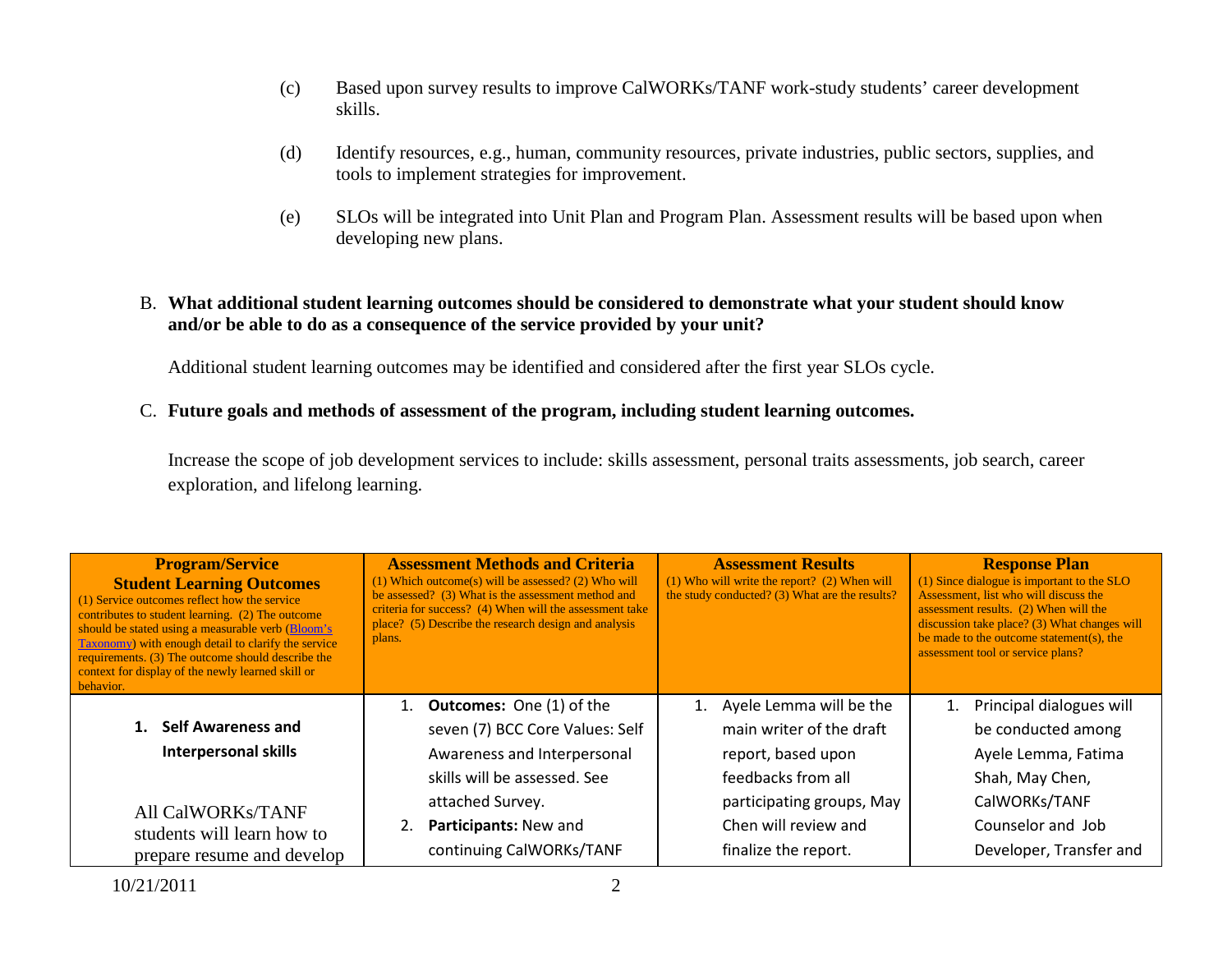| <b>Program/Service</b><br><b>Student Learning Outcomes</b><br>(1) Service outcomes reflect how the service<br>contributes to student learning. (2) The outcome<br>should be stated using a measurable verb (Bloom's<br><b>Taxonomy</b> ) with enough detail to clarify the service<br>requirements. (3) The outcome should describe the<br>context for display of the newly learned skill or<br>behavior. | <b>Assessment Methods and Criteria</b><br>$(1)$ Which outcome(s) will be assessed? (2) Who will<br>be assessed? (3) What is the assessment method and<br>criteria for success? (4) When will the assessment take<br>place? (5) Describe the research design and analysis<br>plans.                                                                                                                                                                                                                                                                                                                                                                                                                                                                                                                                                                                                      | <b>Assessment Results</b><br>(1) Who will write the report? (2) When will<br>the study conducted? (3) What are the results?                                                         | <b>Response Plan</b><br>(1) Since dialogue is important to the SLO<br>Assessment, list who will discuss the<br>assessment results. (2) When will the<br>discussion take place? (3) What changes will<br>be made to the outcome statement(s), the<br>assessment tool or service plans?                                                                                                                                                             |
|-----------------------------------------------------------------------------------------------------------------------------------------------------------------------------------------------------------------------------------------------------------------------------------------------------------------------------------------------------------------------------------------------------------|-----------------------------------------------------------------------------------------------------------------------------------------------------------------------------------------------------------------------------------------------------------------------------------------------------------------------------------------------------------------------------------------------------------------------------------------------------------------------------------------------------------------------------------------------------------------------------------------------------------------------------------------------------------------------------------------------------------------------------------------------------------------------------------------------------------------------------------------------------------------------------------------|-------------------------------------------------------------------------------------------------------------------------------------------------------------------------------------|---------------------------------------------------------------------------------------------------------------------------------------------------------------------------------------------------------------------------------------------------------------------------------------------------------------------------------------------------------------------------------------------------------------------------------------------------|
| interviewing skills.<br>Consider using<br>CalWORKs/TANF Job<br>Developer, Transfer and<br>Career Center, BCC Career<br>Counselor, Career Academy<br>and BCC Social Services<br>Paraprofessional, to assist<br>students meet their training<br>and career goals.                                                                                                                                           | students, who participate in<br>the work-study program, will<br>be given the survey.<br>3. Assessment method: survey<br>will be administered to all<br>CalWORKs/TANF work study<br>participants in the workshops.<br>Criteria for success: Success will<br>be measured by comparing survey<br>results from beginning, middle and<br>end of semester. We anticipate<br>survey results will show participants<br>increased skills level in developing<br>resumes and job interview skills.<br>The first study will be<br>completed by end of Fall 2011<br>semester.<br>4. Surveys will be conducted at<br>the end of monthly workshops<br>throughout fall 2011 semester.<br>5. A total of 6 surveys will be<br>conducted at the beginning and<br>end of monthly workshops.<br>Based upon survey findings,<br>program improvements will be<br>discussed and integrated future<br>services. | 2. The first study will be<br>conducted in Fall 2011<br>semester, and each term,<br>thereafter.<br>3. The results will be<br>collected from data<br>gathered through the<br>survey. | Career Center, BCC<br>Career Counselor, Career<br>Academy and BCC Social<br>Services Paraprofessional<br>2. The discussion of survey<br>findings will take place<br>after a draft report has<br>been prepared before<br>the report is finalized.<br>3. The assessment tool is<br>the survey shown below.<br>Service improvement<br>plans will be developed<br>through SLO assessment<br>improvement, Unit Plan,<br>and Program Plan<br>processes. |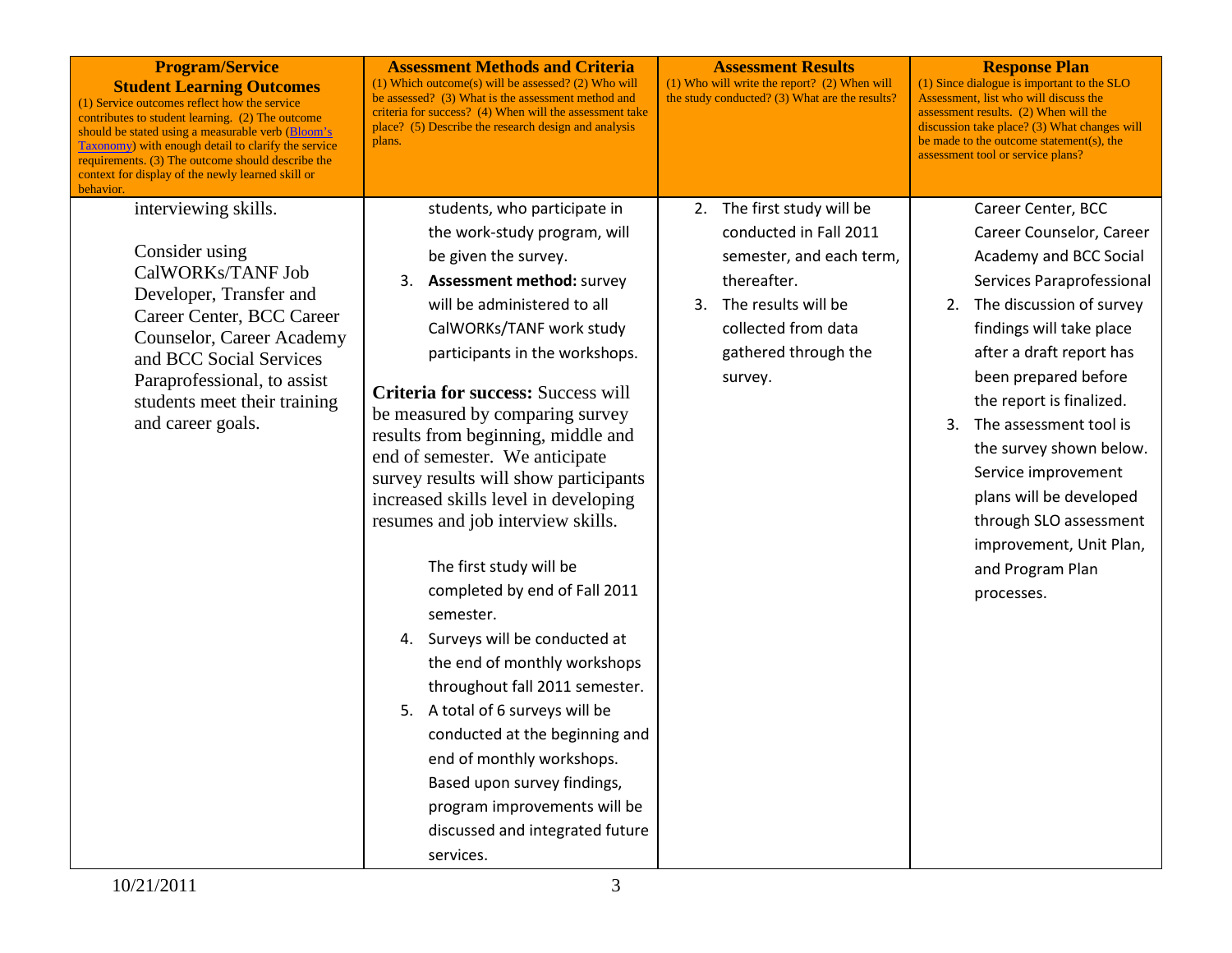#### **Before the Workshop**

| 4-Very<br>2-Fair<br>Good<br>Poor<br>$\mathbf{r}000$<br>∡∹Д |
|------------------------------------------------------------|
|------------------------------------------------------------|

### **Resume Preparation Workshop – Survey No. 1**

How do you rate your skills in writing a resume and a cover letter:

\_\_\_\_\_\_\_ How do you rate your skills in resume development?

\_\_\_\_\_\_\_How do you rate skills in identifying your accomplishments?

\_\_\_\_\_\_\_How do you rate your skills in identifying your job skills?

How do you rate your skills in choosing a resume format?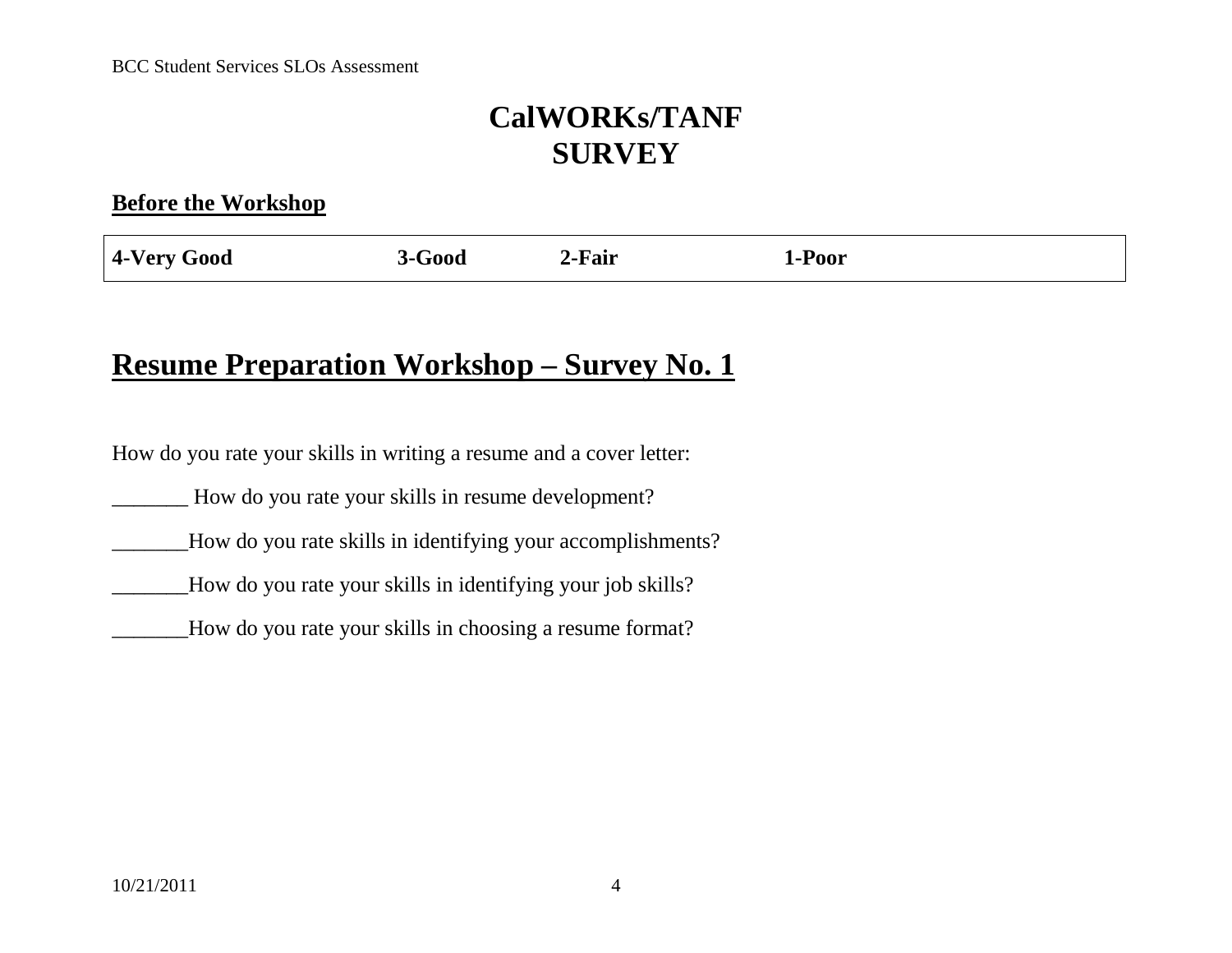#### **After the Workshop**

| <b>4-Very Good</b> | 3-Good | 2-Fair | 1-Poor |  |
|--------------------|--------|--------|--------|--|
|                    |        |        |        |  |

### **Resume Preparation Workshop –Survey No. 2**

How do you rate your skills in writing a resume and a cover letter:

\_\_\_\_\_\_\_ How do you rate your skills in resume development after you attended this workshop?

How do you rate skills in identifying your accomplishments after you attended this workshop?

- How do you rate your skills in identifying your job skills after you attended this workshop ?
- How do you rate your skills in choosing a resume format after you attended this workshop?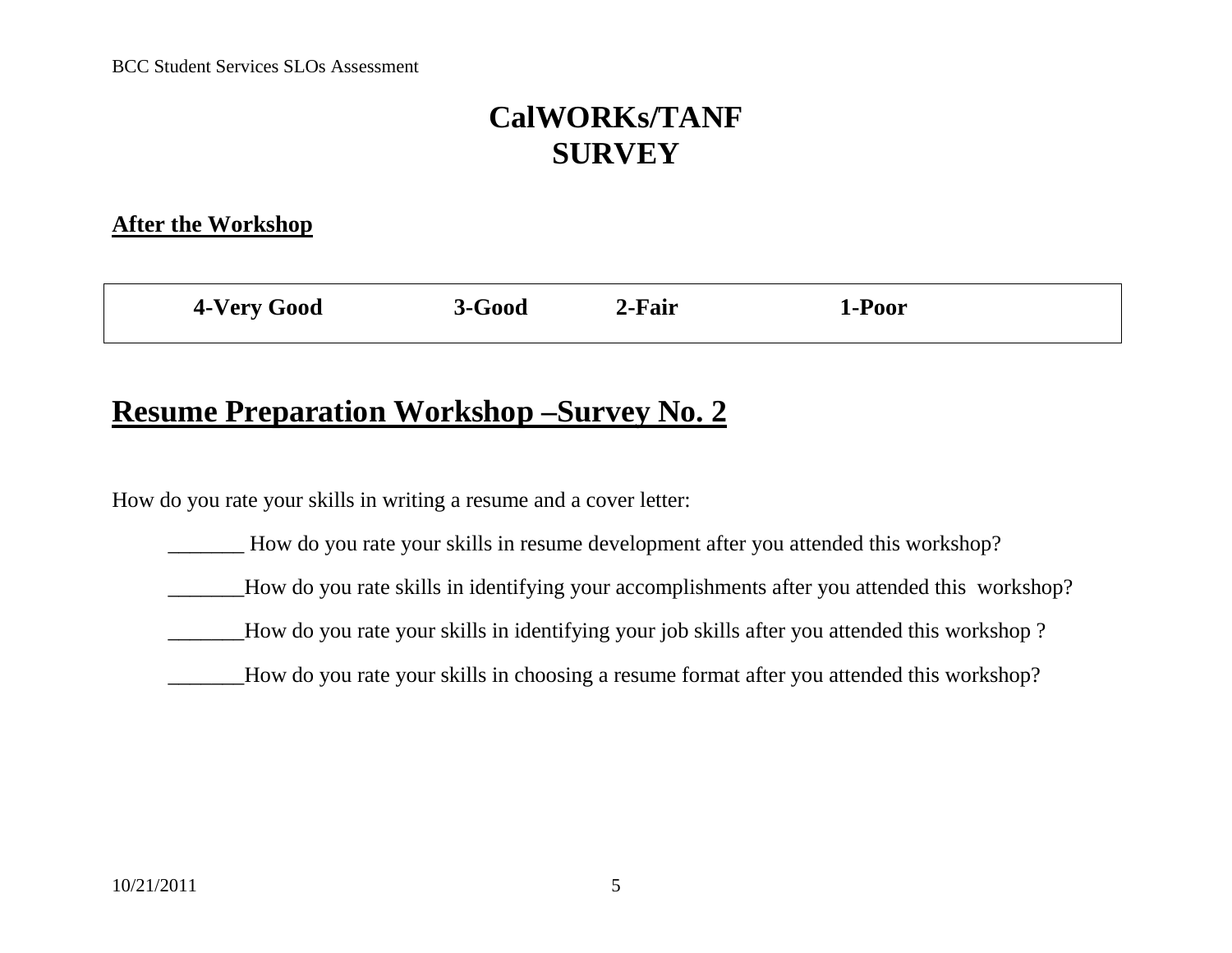| <b>After the Workshop</b> |          |        |        |  |
|---------------------------|----------|--------|--------|--|
| 4-Very Good               | $3-Good$ | 2-Fair | 1-Poor |  |

### **Cover Letter Writing Skills Workshop –Survey No. 3**

How do you rate your Cover Letter wiring skills:

\_\_\_\_\_\_\_ How do you rate your skills in determining the content and layout of a Cover Letter?

How do you rate your skills in writing a Cover Letter for an existing job opening?

How do you rate your skills in writing a Cover Letter inquiring about job opportunities?

\_\_\_\_\_\_How do you rate your skills in writing a Cover Letter to a mutual acquaintance?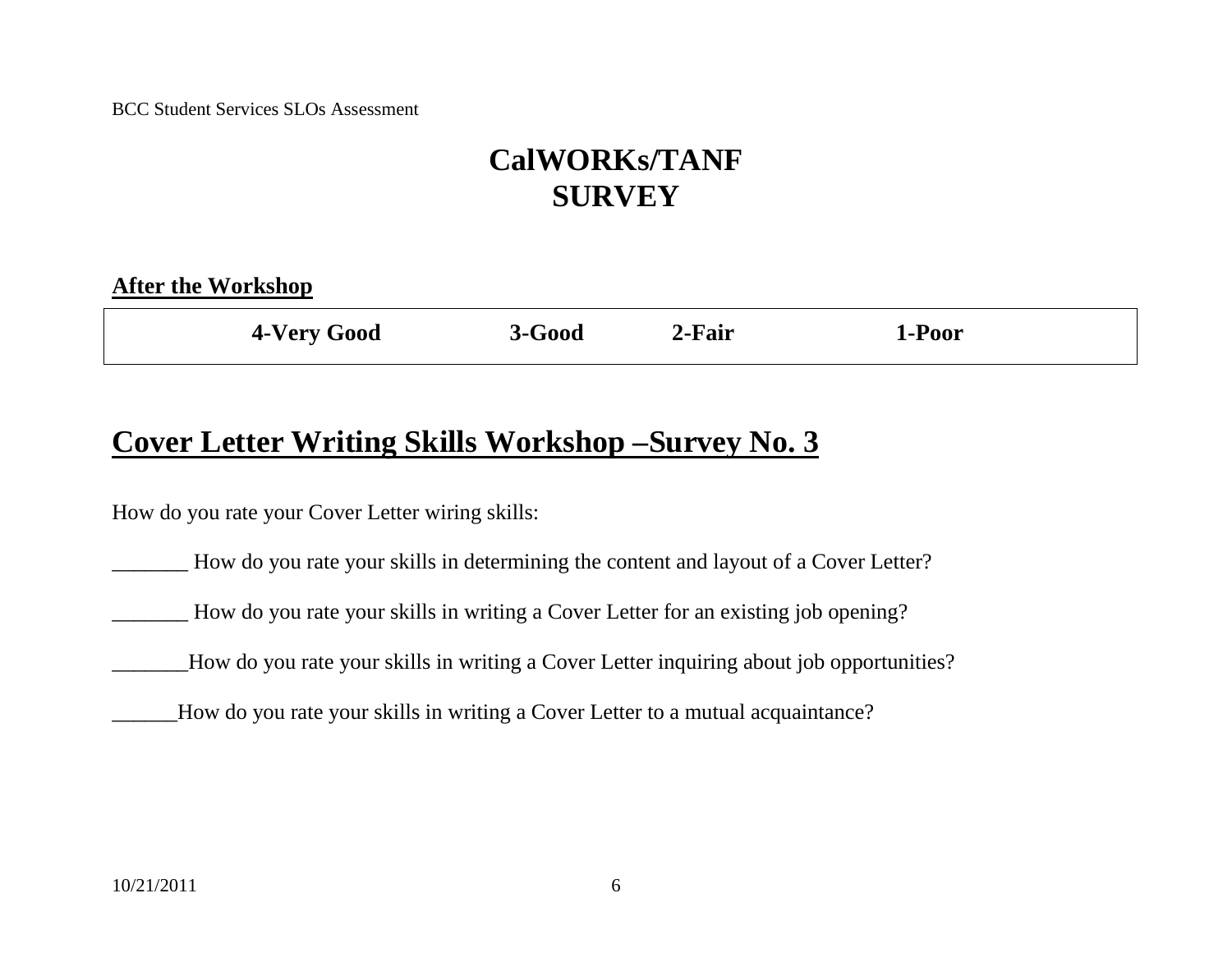|--|

| 4-Very Good | $3-Good$ | 2-Fair | 1-Poor |
|-------------|----------|--------|--------|
|             |          |        |        |

## **Cover Letter Writing Skills Workshop –Survey No. 4**

How do you rate your Cover Letter wiring skills:

\_\_\_\_\_\_\_ How do you rate your skills in determining the content and layout of a cover letter after you attended this workshop?

\_\_\_\_\_\_\_ How do you rate your skills in writing a cover letter for an existing job opening after you attended this workshop?

\_\_\_\_\_\_\_How do you rate your skills in writing a cover letter inquiring about job opportunities after you attended this workshop?

\_\_\_\_\_\_How do you rate your skills in writing a cover letter to a mutual acquaintance after you attended this workshop?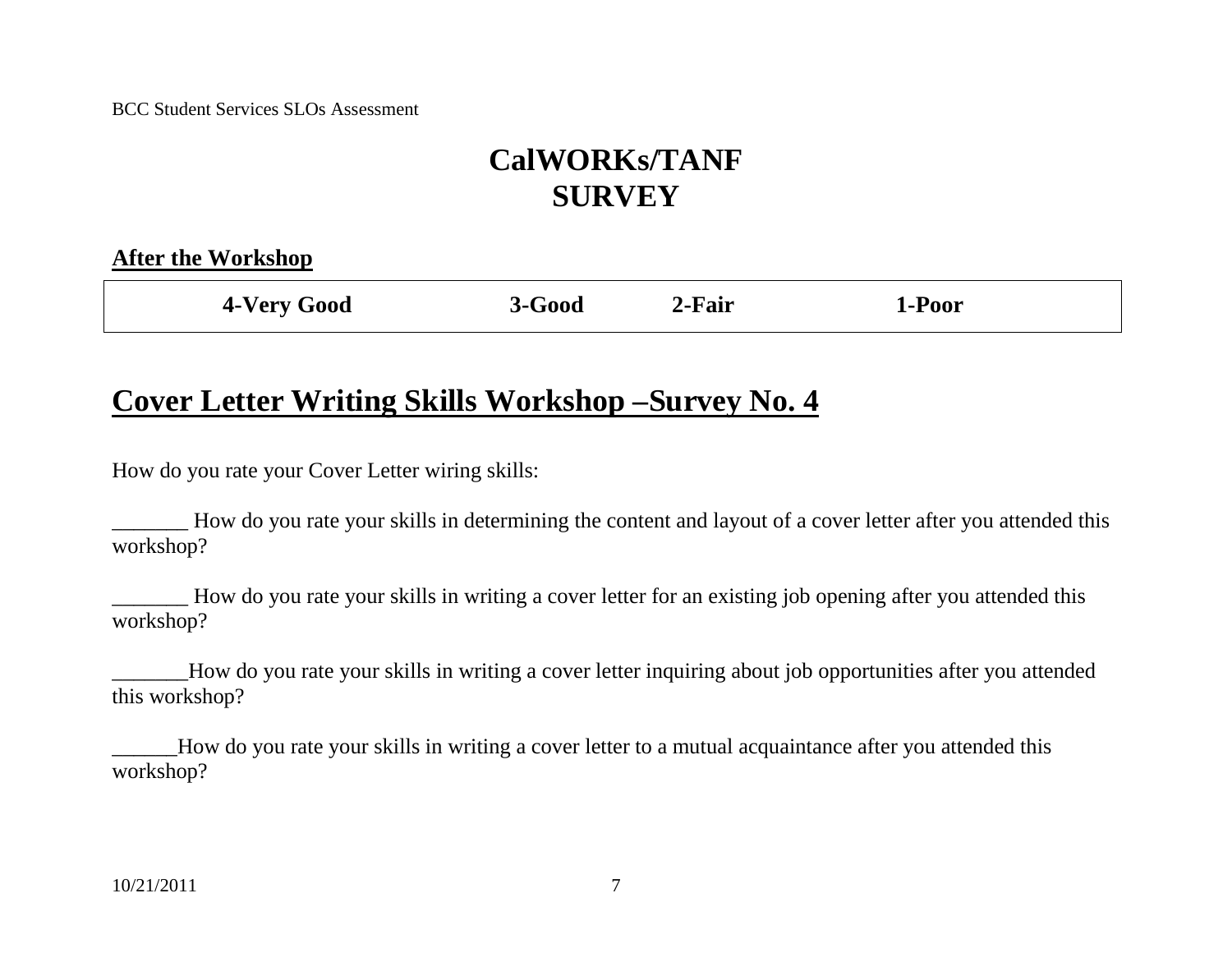| <b>4-Very Good</b> | $3-Good$ | 2-Fair | 1-Poor |  |
|--------------------|----------|--------|--------|--|
|                    |          |        |        |  |

### **Job Interview Skills Workshop –Survey No. 5**

How do you rate your job interview skills:

\_\_\_\_\_\_\_ How do you rate your skills in identifying job qualification and requirements?

\_\_\_\_\_\_\_ How do you rate your skills in researching a perspective employer?

\_\_\_\_\_\_\_ How do you rate your skills in summarizing your qualifications?

\_\_\_\_\_\_\_ How do you rate your skills in the level of your confidence for your job interview appointment?